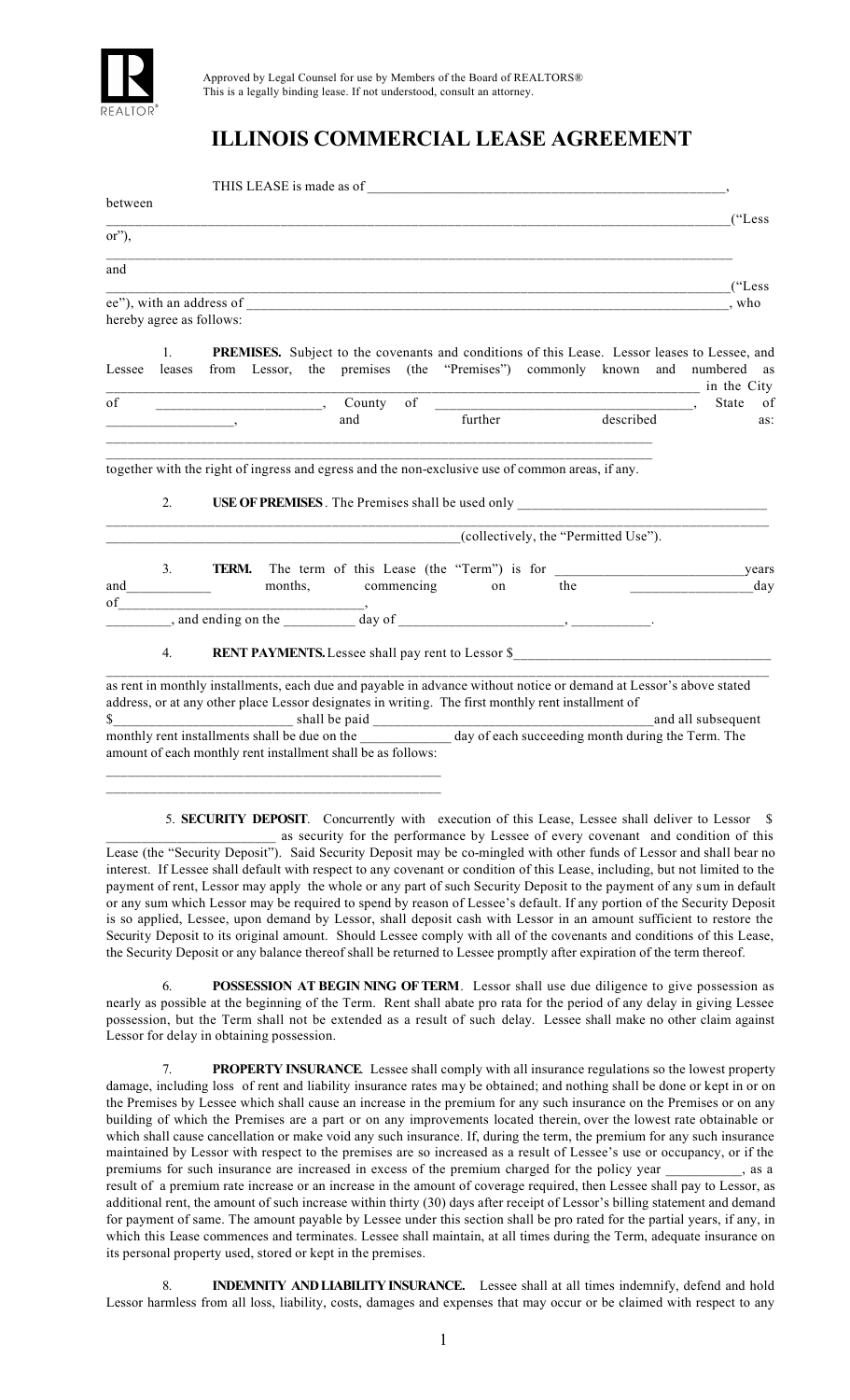person or persons, or property on or about the Premises or to the Premises resulting from any act done or omission by or through Lessee, its agents, employees, invitees or any person on the Premises by reason of Lessee's use or occupancy or resulting from Lessee's non-use or possession of said property and any and all loss, cost, liability or expense resulting therefrom. Lessee shall maintain, at all times during the Term, comprehensive general liability insurance in a responsible insurance company, licensed to do business in the state in which the Premises are located and satisfactory to Lessor, properly protecting and indemnifying Lessor with single limit coverage of not less than \$\_\_\_\_\_\_\_\_\_\_\_\_\_\_\_\_\_\_\_\_\_\_\_\_\_ for injury to or death of persons and for property damage. During the Term, Lessee shall furnish Lessor with a certificate or certificates of insurance, in a form acceptable to Lessor, covering such insurance so maintained by Lessee and naming Lessor and Lessor's mortgagees, if any, as additional insureds.

9. **ASSIGNMENT AND SUBLETTING**. Lessee shall not assign, transfer or encumber this Lease and shall not sublease the Premises or any part thereof or allow any other person to be in possession thereof without the prior written consent of Lessor, in each and every instance. For the purpose of this provision, any transfer of a majority or controlling interest in Lessee (whether in one or more related or unrelated transactions), whether by transfer of stock, consolidation, merger, transfer of a partnership interest or transfer of any or all of Lessee's assets or otherwise, or by operation of law, shall be deemed an assignment of this lease. Notwithstanding any permitted assignment or subletting, Lessee shall at all times remain directly, primarily and fully responsible and liable for the payment of the rent herein specified and for compliance with all of its other obligations under the terms and provisions of this Lease.

10. **SIGNS AND ADVERTISEMENTS** . Lessee shall not place upon nor permit to be placed upon any part of the Premises, any signs, billboards or advertisements what so ever, without the prior written consent of Lessor. All permitted signage shall be at Lessee's sole expense.

 11. **CONDITION OF PREMISES.** Lessee acknowledges that it has inspected the Premises and , except as may be provided otherwise in this Lease, Lessee accepts the Premises in its present condition. At the end of the Term, except for damage caused by fire or other perils, Lessee, at its expense, shall (a) surrender the Premises in the same or similar condition as existed at the time the Premises were accepted and possession taken by Lessee, subject to reasonable wear resulting from uses permitted hereunder, and further subject to Lessee's obligations stated in Paragraphs 12 and 14 herein; (b) have removed all of Lessee's property from the Premises; (c) have repaired any damage to the Premises caused by the remo val of Lessee's Property; and (d) leave the Premises free of trash and debris and the building in "broom clean" condition.

**MAINTENANCE AND REPAIR BY LESSEE** . Except for the obligations imposed upon Lessor in Paragraph 15 and damage resulting from an insurable loss, at Lessee's sole cost and expense during the Term, Lessee shall maintain and keep in good order, repair and condition and, when necessary, shall replace all parts of the Premises including, but not limited to, dock bumpers and other dock equipment and apparatus, utility service lines from the point where they enter the building(s) of which the Premises are a part, interior walls, inside surfaces of exterior walls, fixtures, floor coverings, lighting fixtures, heating, ventilating, air-conditioning, plumbing fixtures and drains sprinkler system, glass, windows, doors, elevator, electrical and other mechanical equipment, appliances and systems, railroad spur track, if any, improvements made by and at the expense of Lessee and Lessee's property, including, but not limited to, Lessee's signs and advertisements. Lessee shall police and keep the driveways, approaches, sidewalks, parking areas, spur tracks and adjacent alleys that are a part of the Premises clean, orderly, sightly, unobstructed and free from ice and snow. Lessee shall regularly water, mow, trim, fertilize and otherwise maintain the lawn, shrubs, plants, trees and other landscaping of the Premises. Lessee shall prevent water pipes in the Premises from freezing.

 13. **LESSOR'S RIGHT OF ENTRY.** Lessor or Lessor's agent may enter at reasonable hours to inspect or show the Premises to prospective lenders and purchasers, and to do anything Lessor may be required to do hereunder or which Lessor may deem necessary for the good of the Premises or any building of which they are a part; During the last ninety (90) days of this Lease, Lessor may display a "For Rent" sign on the Premises.

 14. **PARKING LOT MAINTENANCE**. Lessee shall be responsible for maintenance, cleaning, repainting and repairs of the parking areas, driveways, sidewalks and approaches, including ice and snow removal. Lessee shall repair all damage to parking areas, driveways, sidewalks and approaches caused by placement or movement of trash containers, truck trailer dollies, trucks, or other moveable property Lessee understands and agrees that no personal property, including vehicles, shall be stored in the parking area or anyplace outside the building without the prior written consent of Lessor.

 15. **MAINTENANCE AND REPAIR BY LESSOR.** Except as may be caused by acts or negligence of Lessee, Lessor shall, at Lessor's sole cost and expense, maintain and keep in good repair the roof, exterior walls (exclusive of inside surfaces, glass, windows and doors), gutters, downspouts, foundations and all other structural components of the building(s) of which the Premises are a part, and all underground plumbing and sewer lines; and water, gas and electric service lines to the point where such service lines enter the building(s) of which the Premises are a part. Lessor shall be under no obligation, and shall not be liable for any failure to make any repairs until and unless Lessee notifies Lessor in writing that such repairs are necessary. Lessor shall have a reasonable time thereafter to make repairs.

 16. **DAMAGE BY CASUALTY.** (a) If, during the Term or previous thereto, the Premises or the building of which said Premises are a part shall be destroyed or so damaged by fire or other casualty as to become untenantable, then in such event, at the option of Lessor, this Lease shall terminate from the date of such damage or destruction. Lessor shall exercise this option to so terminate this Lease by notice in writing delivered to Lessee within thirty (30) days after such damage or destruction. Upon such notice, Lessee shall immediately surrender said Premises and all interest therein to Lessor, and Lessee shall pay rent only to the time of such damage or destruction. If Lessor does not elect to terminate this Lease, this Lease shall continue in full force and effect, and Lessor shall expeditiously repair the Premises, placing the same in as good a condition as they were at the time of the damage or destruction, and for that purpose, may enter said Premises. In that event rent shall abate in proportion to the extent and duration of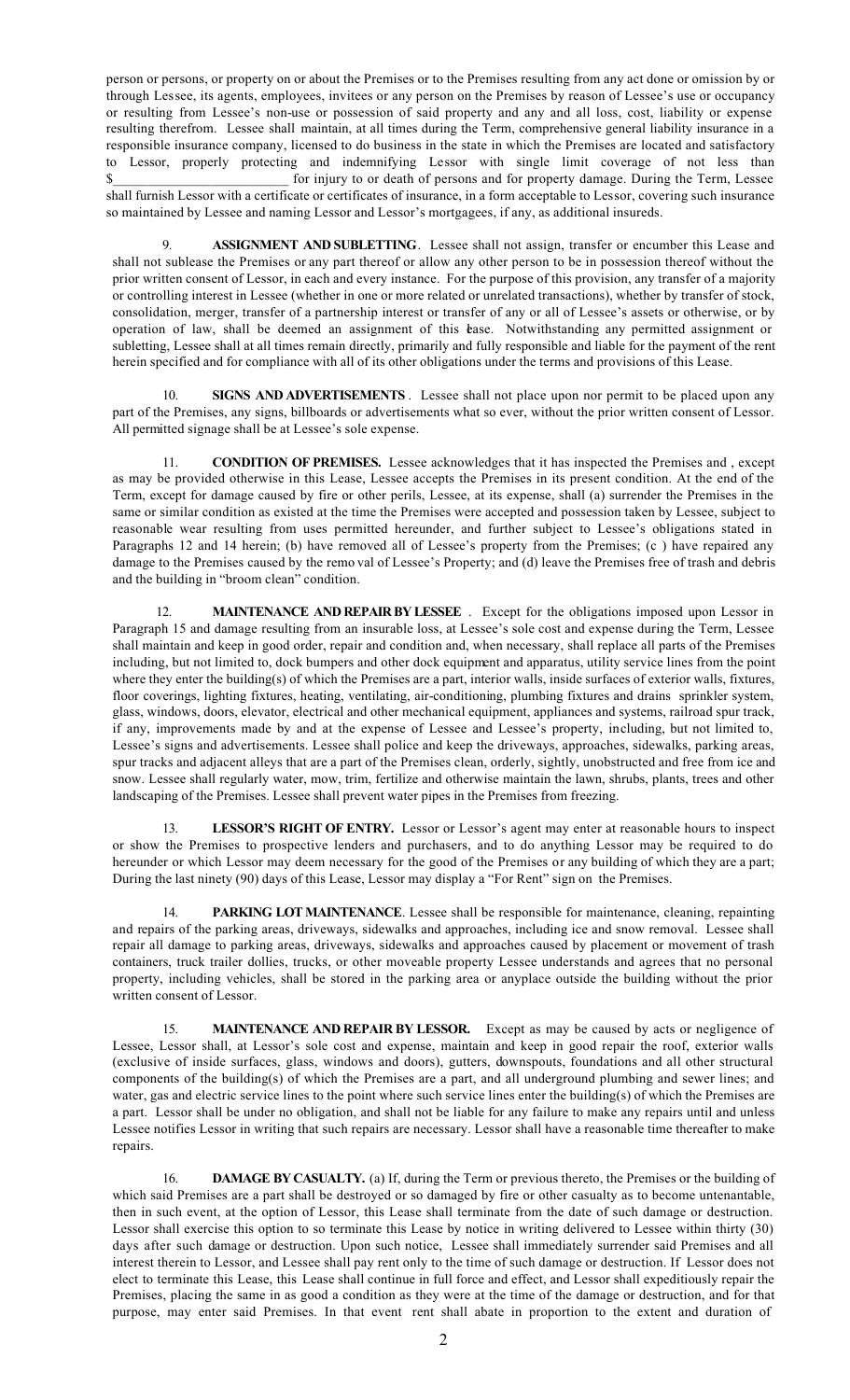untenantability. In either event, Lessee shall remove all rubbish, debris, merchandise, furniture, equipment and its other personal property within five days after the request by Lessor. (b) If the Premises shall be slightly damaged by fire or other casualty, so as not to render the same untenantable, then Lessor shall expeditiously repair the same and in that case the rent shall not abate. Except for rent abatement as herein provided, no compensation or claim shall be made by or allowed to Lessee by reason of any inconvenience or loss of business arising from the necessity of repairing any portion of the building or the Premises.

 17. **PERSONAL PROPERTY**. Lessor shall not be liable for any loss or damage to any merchandise inventory, goods, fixtures, improvements or personal property of Lessee in or about the Premises, as a result of any casualty.

 18. **ALTERATIONS.** Lessee shall not make any alterations or additions in or to the Premises without the prior written consent of Lessor.

 19. **UTILITIES AND SERVICES.** Lessee shall furnish and pay for all electricity, gas, water, fuel, trash removal, and any services or utilities used in or assessed against the Premises, unless otherwise provided.

 20. **LEGAL REQUIREMENTS**. Lessee shall comply with all laws, orders, ordinances and other public requirements now or hereafter affecting the Premises or the use thereof, and Lessee shall indemnify, defend and hold Lessor harmless from expense or damage resulting from failure to do so.

21. **MULTIPLE TENANCY BUILDING**. If the Premises are a part of a multiple tenancy building or complex, the responsibility of Lessee for reimbursements as called for in Paragraphs 7 and 23 of this Lease shall be a percentage of the total increase equal to the percentage of rentable floor space in said building or complex occupied by Lessee. It is agreed Lessee occupies \_\_\_\_\_\_\_\_\_\_\_\_\_\_\_\_% ("Proportionate Share") of the floor space in the building for which the Premises are a part.

Lessor may, with notice to Lessee, elect to perform and provide certain maintenance and services pertaining to the entire building or area of which the Premises are a part including, but not limited to, landscaping, trash removal, lawn maintenance, commo n area lighting, watering, paving maintenance, maintenance to rail trackage and snow removal. In such event, Lessee shall reimburse Lessor for its Proportionate Share of said maintenance services within fifteen (15) days from the date of Lessor's notice of the amount due .

Lessee agrees to conduct its business in a manner that shall not be objectionable to other Lessees in the building of which the Premises are a part, including but not limited to noise, vibration, odor, trash or fumes. In the event Lessor receives complaints from other Lessees in the building or complex and determines, in its sole reasonable judgment, that Lessee is conducting its operations in a manner so as to be objectionable to other Lessees, Lessee shall, upon notice from Lessor, promptly modify its operations to eliminate such objections

FIXTURES. Except for Lessee's personal property and trade fixtures, all buildings, repairs, alterations, additions, improvements, installations and other non-trade fixtures installed or erected on the Premises, whether by or at the expense of Lessor or Lessee, shall belong to Lessor and shall remain on and be surrendered with the Premises at the expiration or termination of this Lease. However, at Lessor's option, Lessee shall remove Lessee's alterations or improvements prior to the expiration of this Lease and return the Premises to its original condition.

23. **INCREASE IN REAL ESTATE TAXES AND SPECIAL ASSESSMENTS.** If the real estate taxes and installments of special assessments, payable with respect to the Premises during any year shall be greater than the amount of such taxes and installments of special assessments due and payable during the base year of \_\_\_\_\_\_\_\_\_\_\_\_\_\_ or the first fully assessed year, whether by reason of an increase in tax rate or an increase in the assessed valuation or otherwise, Lessee shall pay to Lessor the full amount of such increase as additional rent within thirty (30) days after notice that the same is due. Should Lessee occupy less than the whole of the property against which such taxes are assessed, Lessee's obligation hereunder shall be limited to its Proportionate Share of such increased taxes and special assessments. The amount payable by Lessee under this section shall be pro rated for the partial years, if any, in which this Lease commences and terminates.

24. **EMINENT DOMAIN.** Should all of the Premises be taken under the power of eminent domain or a conveyance in lieu thereof by any authority having the right of condemnation, or if a portion thereof is taken so that the Premises are unsuitable, in Lessee's reasonable opinion, for Lessee's use, then the term of this lease shall terminate as of the date that title shall vest in the acquiring authority and the rent and other charges shall be adjusted as of the date of such taking. In such case, Lessor shall be entitled to the proceeds of the condemnation award made to Lessor. Nothing herein shall be construed to prevent Lessee from separately pursuing a claim against the condemning authority for its independent loss or damages to the extend available, provided, however, that no award made to or on behalf of Lessee shall reduce, limit, or restrict the award to Lessor, and no allocation of Lessor's award in condemnation shall occur. Lessee shall have no claim against Lessor for the value of the unexpired term of this lease. Should any part of the Premises be taken in the exercise of eminent domain or a conveyance in lieu thereof or in connection therewith, but not such as to render the Premises unsuitable for the operation of its business, this Lease shall continue on the same terms and conditions except that the description of the Premises or the real estate taken by right of eminent domain or a conveyance in lieu thereof or in connection therewith shall be modified to reflect such taking. In the event this Lease does not terminate by reason of such taking, the condemnation proceeds from the Demised Premises will first be used to restore the Demised Premises to a position of occupancy by the Lessee. The balance of such condemnation proceeds from the Premises, if any, shall belong to Lessor.

25. **WAIVER OF SUBROGATION** . As part of the consideration for this Lease, each of the parties hereby releases the other party from all liability for damage due to any act or neglect of the other party occasioned to property owned by said parties which is or might be incident to or the result of a fire or other casualty against loss for which either of the parties is now carrying or hereafter may carry insurance; provided, however, that the releases herein contained shall not apply to any loss or damage occasioned by intentional acts of either of the parties, and the parties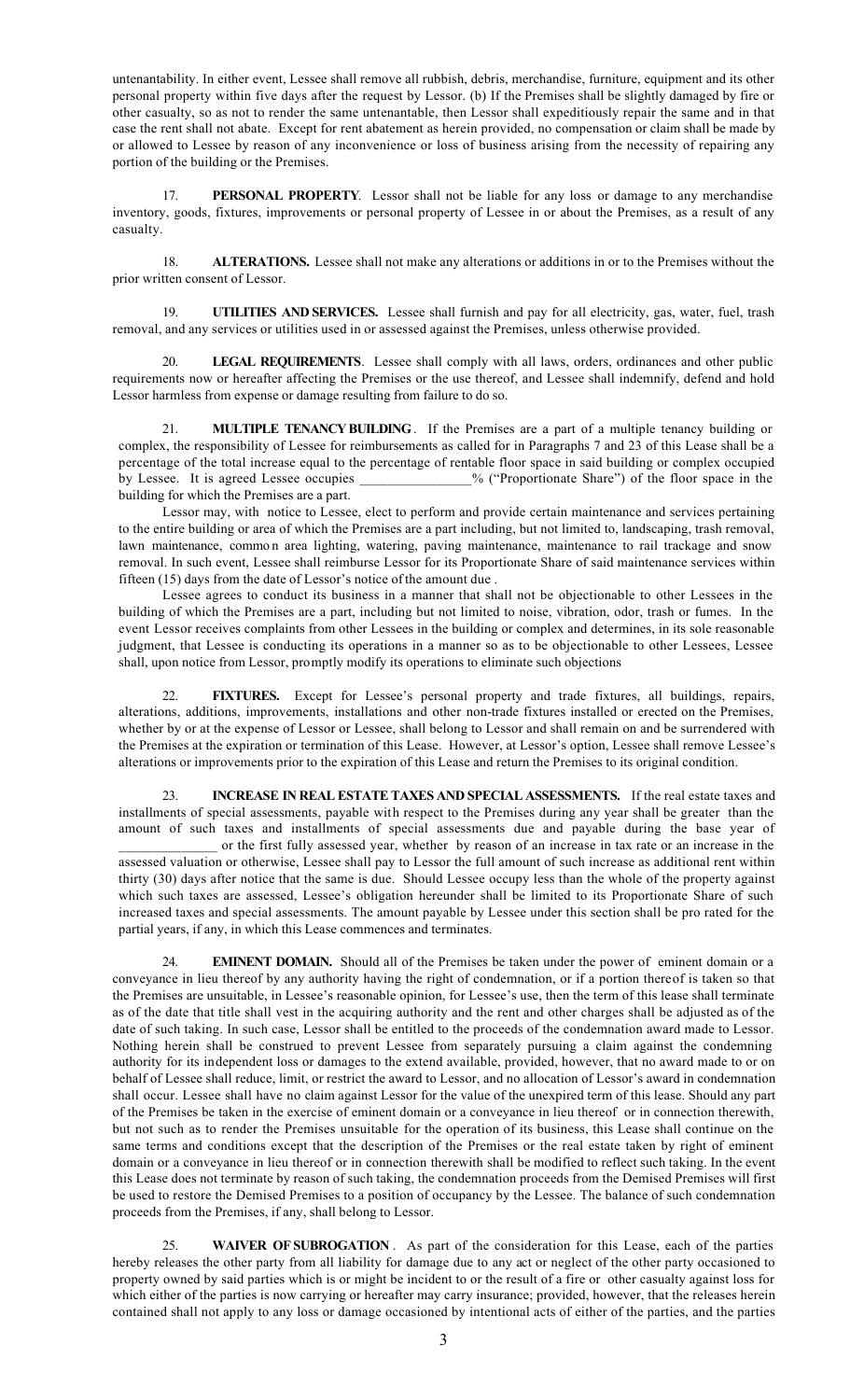further covenant that any insurance they obtain on their respective properties shall contain an appropriate provision whereby the insurance company, or companies, consent to the mutual release of liability contained in this paragraph.

26. **DEFAULT AND REMEDIES** . If: (a) Lessee fails to comply with any term, provision, condition or covenant of this Lease; (b) Lessee deserts or vacates the Premises; (c ) any petition is filed by or against Lessee under any section or chapter of the Federal Bankruptcy Act, as amended, or under any similar law or statute of the United States or any state thereof; (d) Lessee becomes insolvent or makes a transfer in fraud of creditors; (e) Lessee makes an assignment for benefit of creditors; or (f) a receiver is appointed for Lessee or any of the assets of Lessee, then in any of such events, Lessee shall be in default and Lessor shall have the option to do any one or more of the following: upon ten (10) days prior written notice, excepting the payment of rent or additional rent for which no demand or notice shall be necessary, in addition to and not in limitation of any other remedy permitted by law, to enter upon the Premises either with or without process of law, and to expel, remove and put out Lessee or any other persons thereon, together with all personal property; and, Lessor may terminate this Lease or it may from time to time, without terminating this Lease, rent said Premises or any part thereof for such term or terms (which may be for a term extending beyond the Term) and at such rental or rentals and upon such other terms and conditions as Lessor in its sole discretion may deem advisable, with the right to repair, renovate, remodel, redecorate, alter and change said Premises. At the option of Lessor, rents received by Lessor from such reletting shall be applied first to the payment of any indebtedness from Lessee to Lessor other than rent and additional rent due hereunder; second, to payment of any costs and expenses of such reletting, including, but not limited, attorney's fees, advertising fees and brokerage fees, and to the payment of any repairs, renovation, remo deling, redecorations, alterations and changes in the Premises: third, to the payment of rent and additional rent due and payable hereunder and interest thereon; and, if after applying said rentals there is any deficiency in the rent and additional rent and interest to be paid by Lessee under this Lease, Lessee shall pay any such deficiency to Lessor and such deficiency shall be calculated and collected by Lessor monthly. No such re-entry or taking possession of said Premises shall be construed as an election on Lessor's part to terminate this Lease unless a written notice of such intention is given to Lessee. Notwithstanding any such reletting without termination, Lessor may at any time terminate this Lease by reason of any default, in addition to any other remedy it may have, it may recover from Lessee the worth at the time of such termination of the excess of the amount of rent and additional rent reserved in this Lease for the balance of the Term over the then reasonable rental value of the Premises for the same period. Lessor shall have the right and remedy to seek redress in the courts at any time to correct or remedy any default of Lessee by injunction or otherwise, without such resulting or being deemed a termination of this Lease, and Lessor, whether this Lease has been or is terminated or not, shall have the absolute right by court action or otherwise to collect any and all amounts of unpaid rent or unpaid additional rent or any other sums due from Lessee to Lessor under this Lease which were or are unpaid at the date of termination. If it is necessary for Lessor to bring any action under this Lease, to consult with an attorney concerning or for the enforcement of any of Lessor's rights, then Lessee agrees in each and any such case to pay to Lessor, Lessor's reasonable attorney's fees. In addition to the remedies set forth herein, Lessee shall pay a late charge in the amount of \_\_\_\_\_\_\_% of any payment due hereunder which remains unpaid on the tenth day after same is otherwise due hereunder. Said late charge shall be deemed additional rent, and the assessment or collection of same shall not limit or delay Lessor's pursuit of any remedy arising hereunder upon Lessee's default.

27. **WAIVER.** The rights and remedies of Lessor under this Lease, as well as those provided by law, shall be cumulative, and none shall be exclusive of any other rights or remedies. A waiver by Lessor of any breach or default of Lessee shall not be deemed or construed to be a continuing waiver of such breach or default nor as a waiver of or permission, expressed or implied, for any subsequent breach or default. It is agreed that the acceptance by Lessor of any installment of rent subsequent to the date the same should have been paid shall not alter the covenant and obligation of Lessee to pay subsequent installments of rent promptly upon the due date. Receipt by Lessor of partial payment after Lessee's default shall not be construed to be or constitute a cure of any such default. No receipt of money by Lessor before or after the termination of this Lease shall in any way reinstate, continue or extend the term above demised.

28 **TOXIC OR HAZARDOUS MATERIALS** . Lessee shall not store, use or dispose of any toxic or hazardous materials in, on or about the Premises without the prior written consent of Lessor. Lessee, at its sole cost, shall comply with all laws relating to Lessee's storage, use and disposal of hazardous or toxic materials. Lessee shall be solely responsible for and shall defend, indemnify and hold Lessor, its agents and employees, harmless from and against all claims, costs and liabilities, including attorney's fees and costs, arising out of or in connection with the storage, use or disposal of any toxic or hazardous material in, on or about the Premises including, but not limited to, removal, clean-up and restoration work and materials necessary to return the Premises, and any other property of whatever nature located on the Premises, to their condition existing prior to the appearance of toxic or hazardous materials on the Premises. Lessee's obligations under this paragraph shall survive the termination of this Lease.

29. **REAL ESTATE COMMISSION.** Upon execution of this lease by both Lessor and Lessee, Lessor shall pay a real estate commission to \_\_\_\_\_\_\_\_\_\_\_\_\_\_\_\_\_\_\_\_\_\_\_\_\_\_\_\_\_\_\_\_\_\_\_\_\_\_\_\_\_\_\_\_\_\_\_\_\_\_\_\_\_\_ (Lessor's Broker"), in the amount of  $\qquad \qquad$  ( $\qquad$ %) percent of the total rentals and other payments due under this lease to be paid during the term hereof. A commission in the amount of \_\_\_\_\_\_\_\_\_\_\_\_\_\_\_\_\_\_\_\_\_\_\_(\_\_\_\_%) shall be paid to the Broker named above upon the commencement of any extension and/or renewal of the lease term and upon commencement of any enlargement or substitution of the leased premises. In the event that the leased premises are purchased by the Lessee, Lessor shall pay the Broker named above a sales commission of \_ ( $\_\_\%$ ) of the sale price, but Lessor shall receive credit for lease commissions previously paid by Lessor based upon rents which would have been received by Lessor but for the said purchase by Lessee. The parties hereto acknowledge that this provision is intended for the benefit of said named real estate Broker, and may be enforced by them as third party beneficiaries hereto. This provision shall bind successors and assigns of the parties hereto and may not be amended without written consent of said Broker.

The parties agree that this lease was negotiated by the following Broker(s)